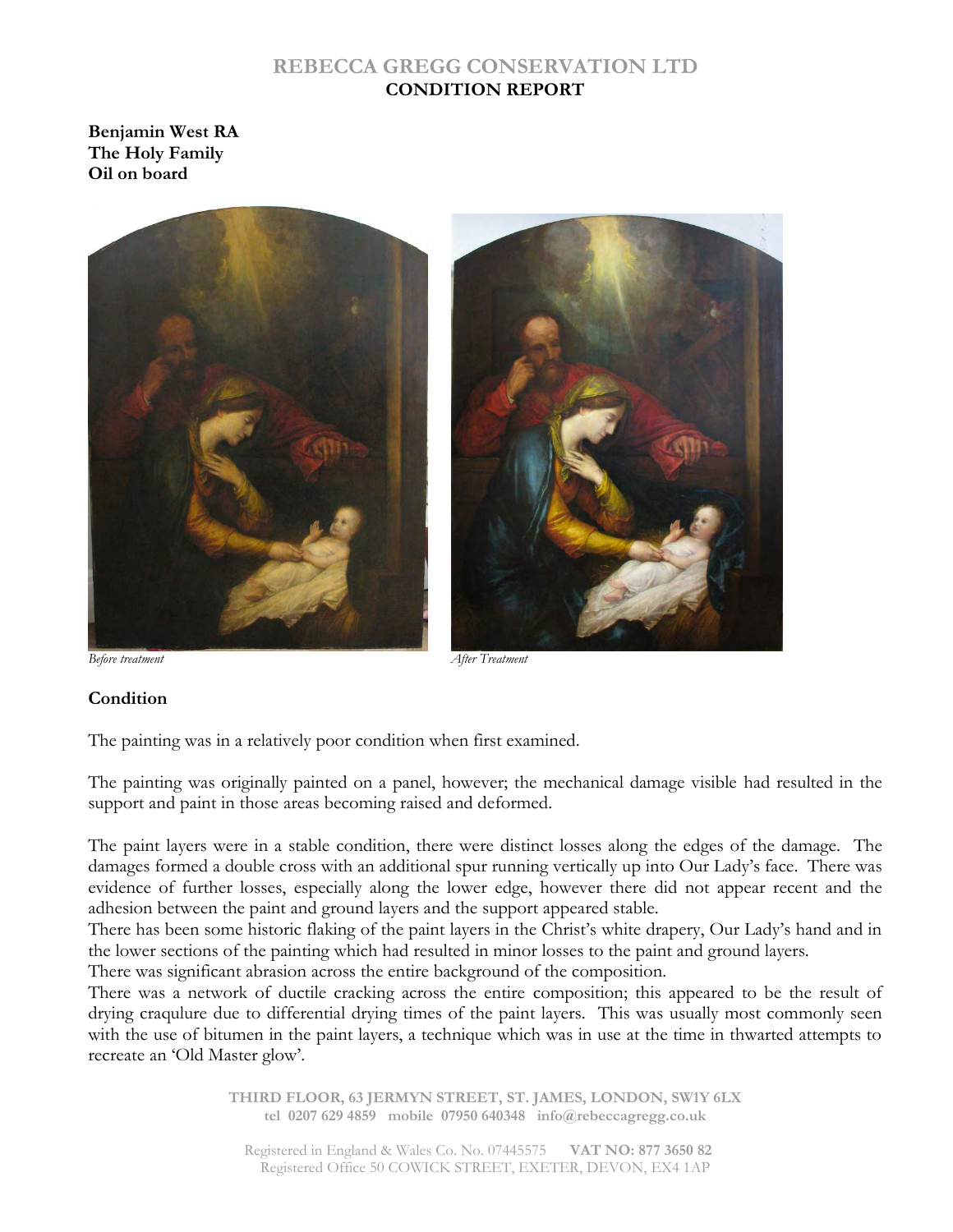There had been significant abrasion to the lighter areas of the composition in particular to the figure of Christ Child whose face has suffered abrasion and a heavily applied campaign of over-painting.

There were significant amounts of discoloured over-paint along the sites of the tears, and in the most visually disturbing of the drying cracks. Our Lady's face has also been over-painted.

The over-paint present was discoloured and in most places heavily applied. There did appear to be at least two campaigns of restoration present, there was a relatively large area below Our Lady's elbow, along the lower edge and covering more of the ductile cracking which appears relatively recent, it is above the existing varnish layer and there had been an attempt to visually re-integrate the existing restoration work.

There was a significantly dark and discoloured varnish layer present which fluoresces strongly in ultra violet examination. The painting appeared to have been partially cleaned at some point in its history, and the yellowed varnish removed in part from the lighter areas of the composition. This unsympathetic cleaning had resulted in abraded losses to the face of Christ, and significant damage had been caused to the faces of Our Lady and St Joseph.

There was a significant layer of surface dirt present.

#### **Treatment**

The surface dirt was removed and tests carried out to asses the extent of the over-paint present and how the painting support was constructed.

The multiple layers of discoloured varnish layers were removed with solvent mixtures as were the dark and heavily applied layers of over-paint from the previous restoration campaigns. This was carried out in stages as it was important to establish the condition of the original paint layers and whether there would be any difficulties with the solubility of these layers in solvent.

In fact the original paint layers were found to be vulnerable to solvent and it appeared that these layers had suffered significantly from unsympathetic cleaning during previous restoration campaigns.

The removal of varnish and later layers of over-paint revealed significant damage and abrasion across the entire painting and especially to the faces.

These raised edges of the areas of mechanical damage were incredibly difficult to flatten as the paint around the damage had become raised and deformed.

Once completed an isolating varnish layer of Larapal A81 in a diluent of Shellsol A was applied, the losses filled with an inert silica filling material, textured to replicate the original surface and retouched with dry pigments in a Larapal medium. Care was taken to reintegrate the areas of abrasion and the more visually disturbing of the drying craqulure without covering any of the original paint layers.

Finally a semi-matt protective varnish layer of Regalrez 1094 in a diluent of white spirit was applied.

**THIRD FLOOR, 63 JERMYN STREET, ST. JAMES, LONDON, SW1Y 6LX tel 0207 629 4859 mobile 07950 640348 info@rebeccagregg.co.uk**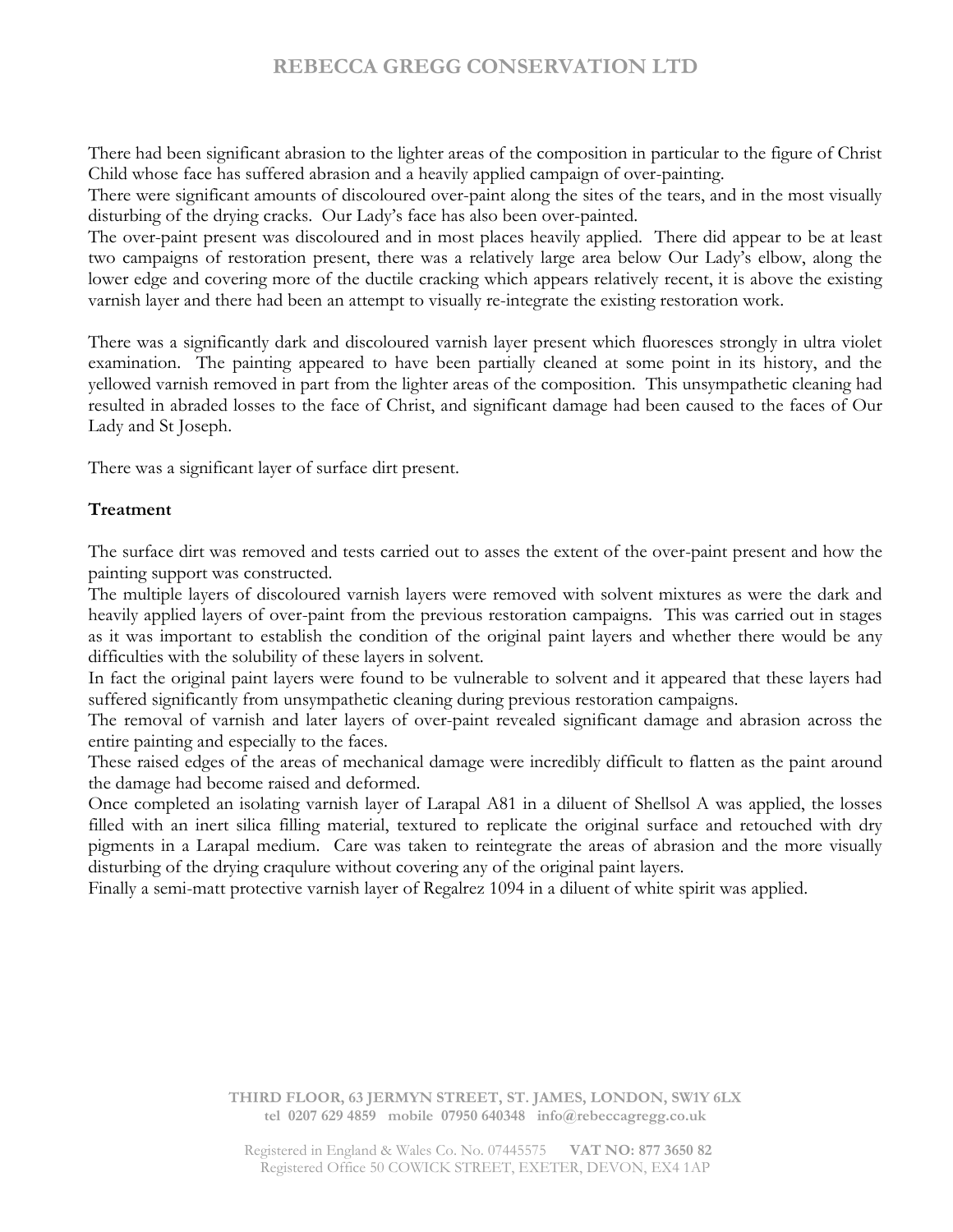





*Before Treatment During Varnish Removal* 



**THIRD FLOOR, 63 JERMYN STREET, ST. JAMES, LONDON, SW1Y 6LX tel 0207 629 4859 mobile 07950 640348 info@rebeccagregg.co.uk**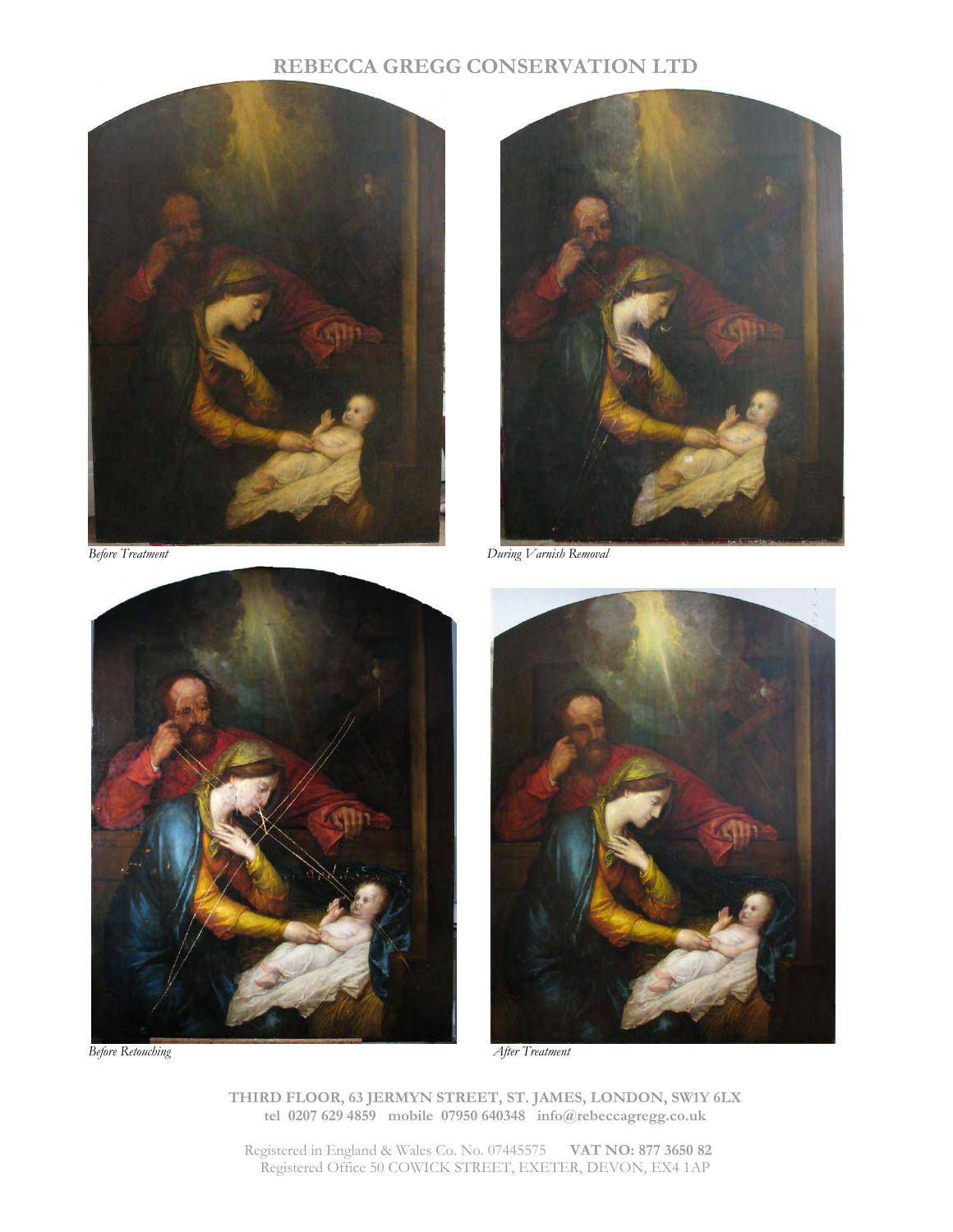





*o After Treatment* 

**THIRD FLOOR, 63 JERMYN STREET, ST. JAMES, LONDON, SW1Y 6LX tel 0207 629 4859 mobile 07950 640348 info@rebeccagregg.co.uk**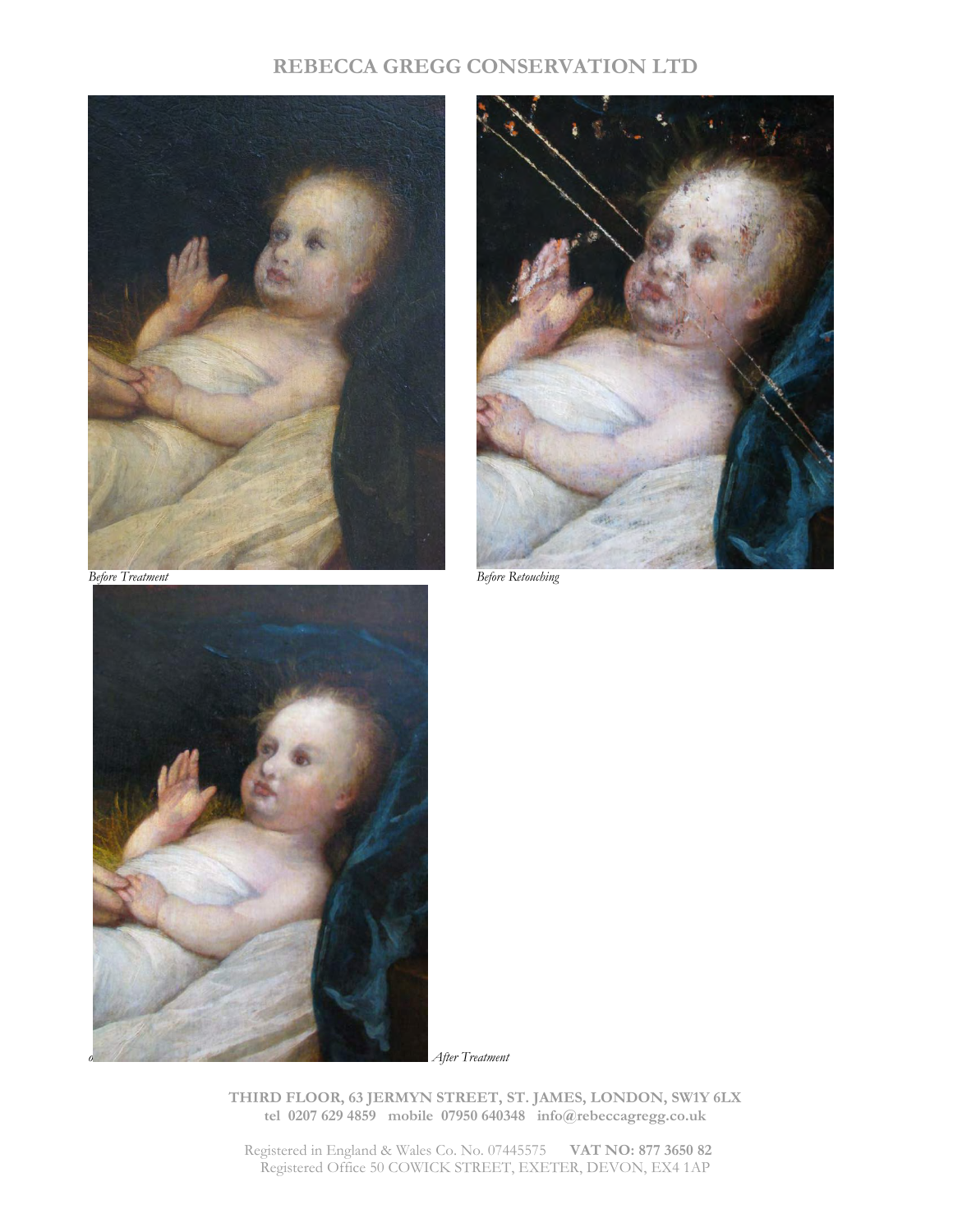

**THIRD FLOOR, 63 JERMYN STREET, ST. JAMES, LONDON, SW1Y 6LX tel 0207 629 4859 mobile 07950 640348 info@rebeccagregg.co.uk**  *Before Retouching After Treatment*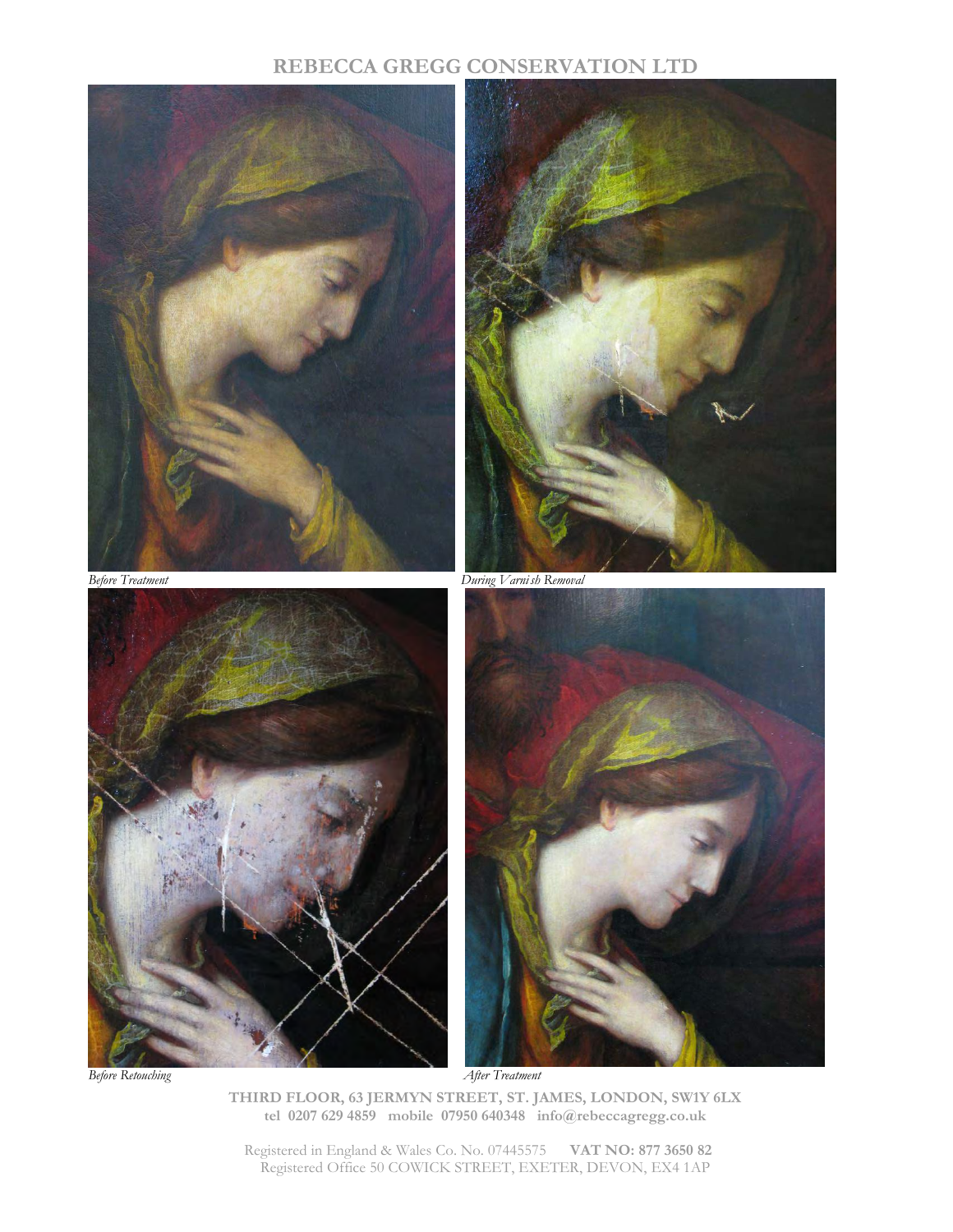

*Before Retouching After Treatment* 

**THIRD FLOOR, 63 JERMYN STREET, ST. JAMES, LONDON, SW1Y 6LX tel 0207 629 4859 mobile 07950 640348 info@rebeccagregg.co.uk**